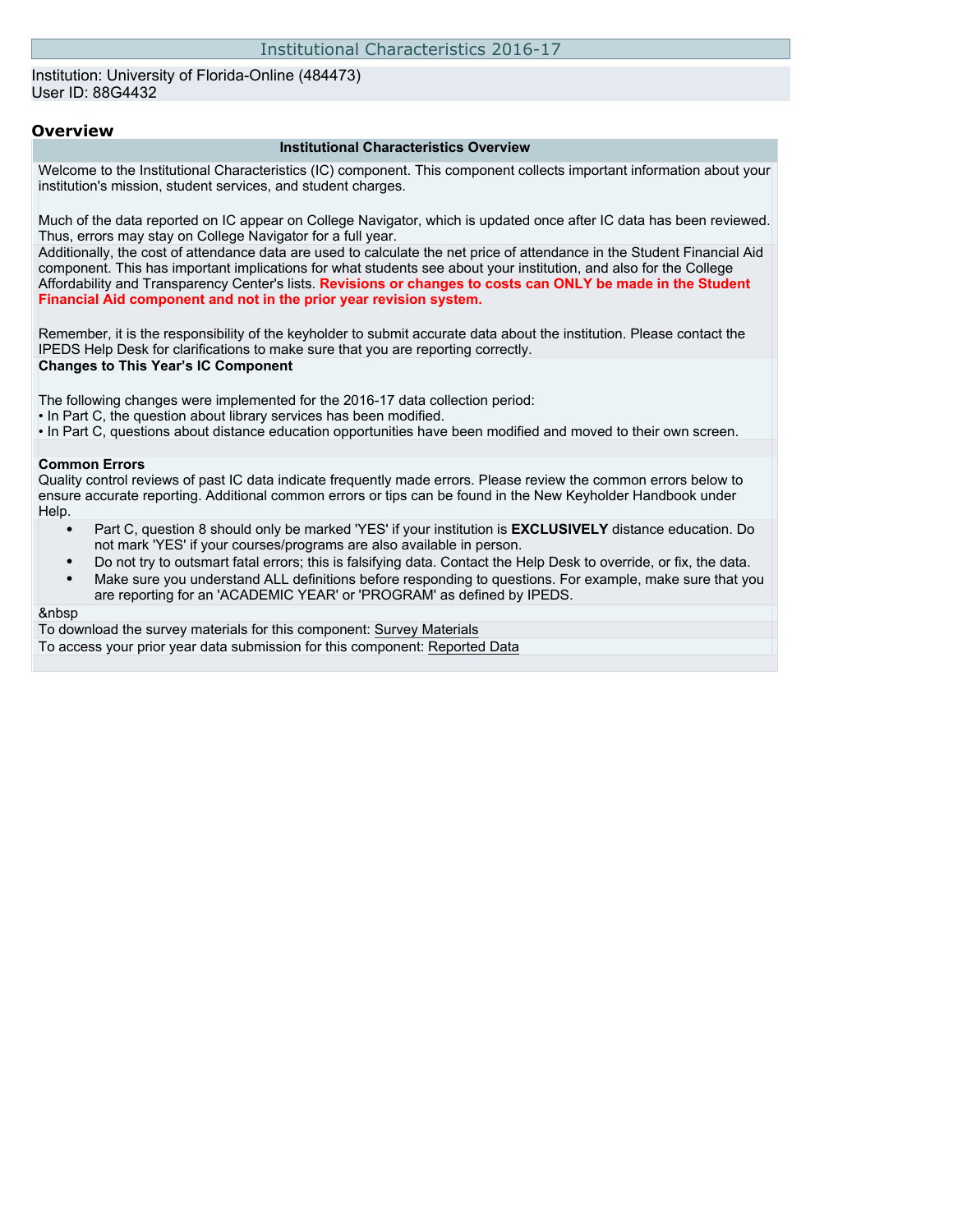## **Part A - Mission Statement**

**1. Provide the institution's mission statement** *or* **a web address (URL) where the mission statement can be found. Typed statements are limited to 2,000 characters or less. The mission statement will be available to the public on College Navigator.**

| Mission Statement URL:   | http://ufonline.ufl.edu/                      |  |
|--------------------------|-----------------------------------------------|--|
| <b>Mission Statement</b> | Please begin URL with "http://" or "https://" |  |
|                          |                                               |  |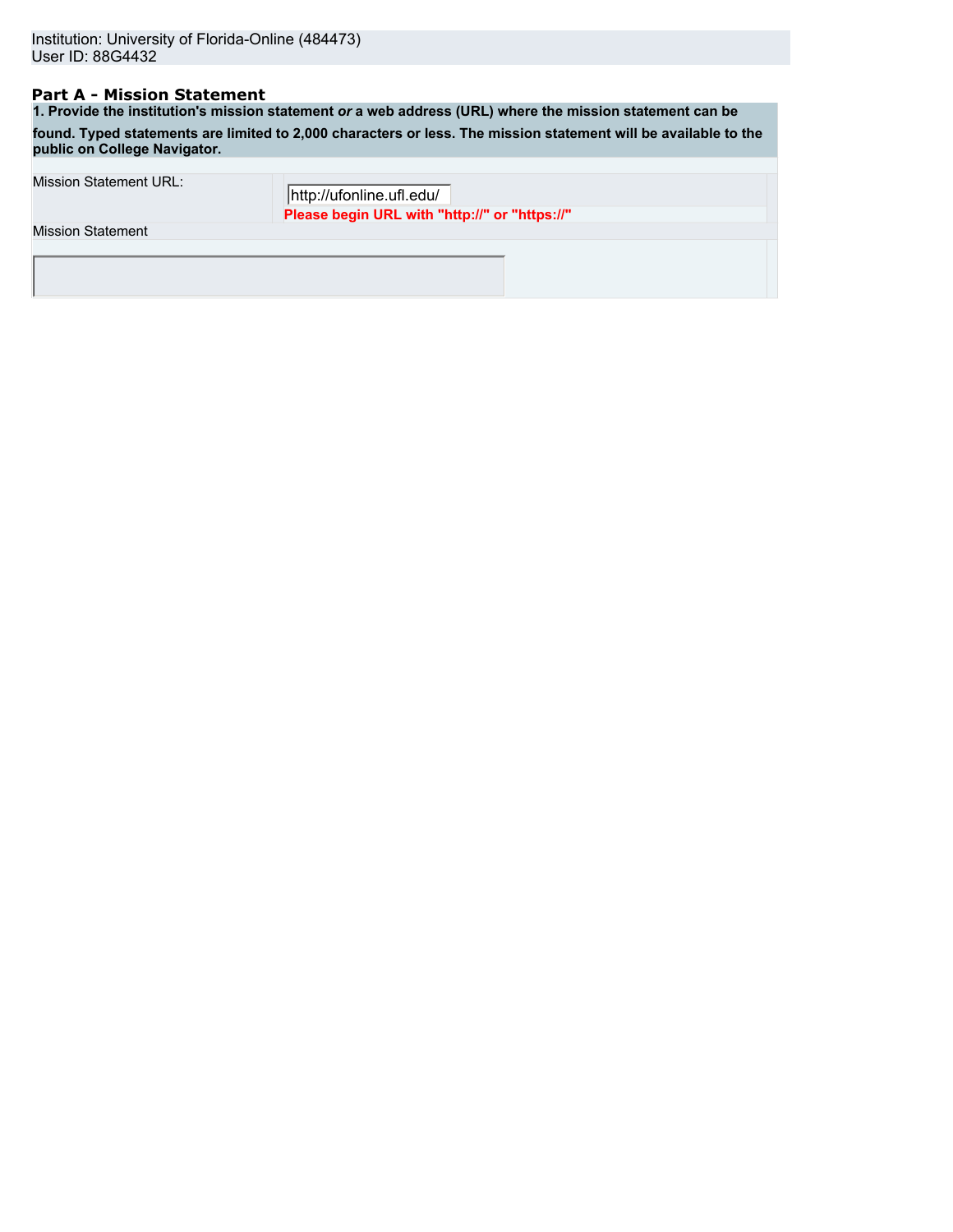| Part B - Services and Programs for Servicemembers and Veterans                                                         |
|------------------------------------------------------------------------------------------------------------------------|
| 1. Which of the following are available to veterans, military servicemembers, or their families?                       |
| Yellow Ribbon Program (officially known as Post-9/11 GI Bill, Yellow Ribbon Program)                                   |
| Credit for military training<br>⊡                                                                                      |
| Dedicated point of contact for support services for veterans, military servicemembers, and their families<br>⊡         |
| Recognized student veteran organization<br>⊓                                                                           |
| Member of Department of Defense Voluntary Educational Partnership Memorandum of Understanding<br>М                     |
| None of the above                                                                                                      |
| $\mathbf{\Phi}$ You may use the space below to provide context for the data you've reported above. These context notes |
| will be posted on the College Navigator website, and should be written to be understood by students and                |

**parents.**

Office of Veterans Services www.veterans.ufl.edu Collegiate Veterans Success Center www.dso.ufl.edu/veteran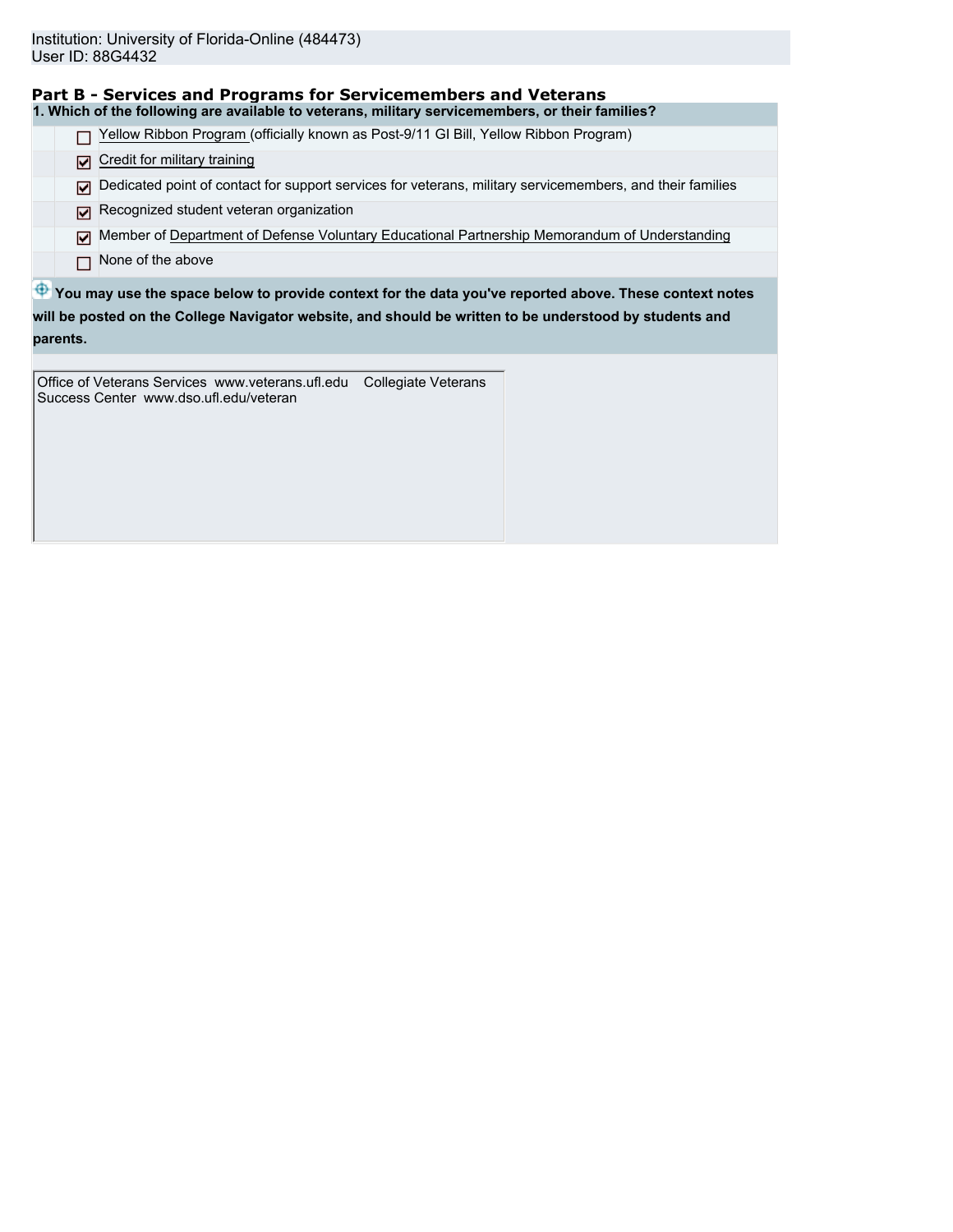| Study abroad                                                                                                         |  |  |  |  |  |
|----------------------------------------------------------------------------------------------------------------------|--|--|--|--|--|
| Weekend/evening college                                                                                              |  |  |  |  |  |
| Teacher certification (for the elementary, middle school/junior high, or secondary level)                            |  |  |  |  |  |
|                                                                                                                      |  |  |  |  |  |
|                                                                                                                      |  |  |  |  |  |
| Students must complete their preparation at another institution for certain areas of specialization                  |  |  |  |  |  |
| This institution is approved by the state for the initial certification or licensure of teachers                     |  |  |  |  |  |
|                                                                                                                      |  |  |  |  |  |
|                                                                                                                      |  |  |  |  |  |
| 3. If your institution grants a bachelor's degree or higher but does not offer a full 4-year program of study at the |  |  |  |  |  |
|                                                                                                                      |  |  |  |  |  |
|                                                                                                                      |  |  |  |  |  |
|                                                                                                                      |  |  |  |  |  |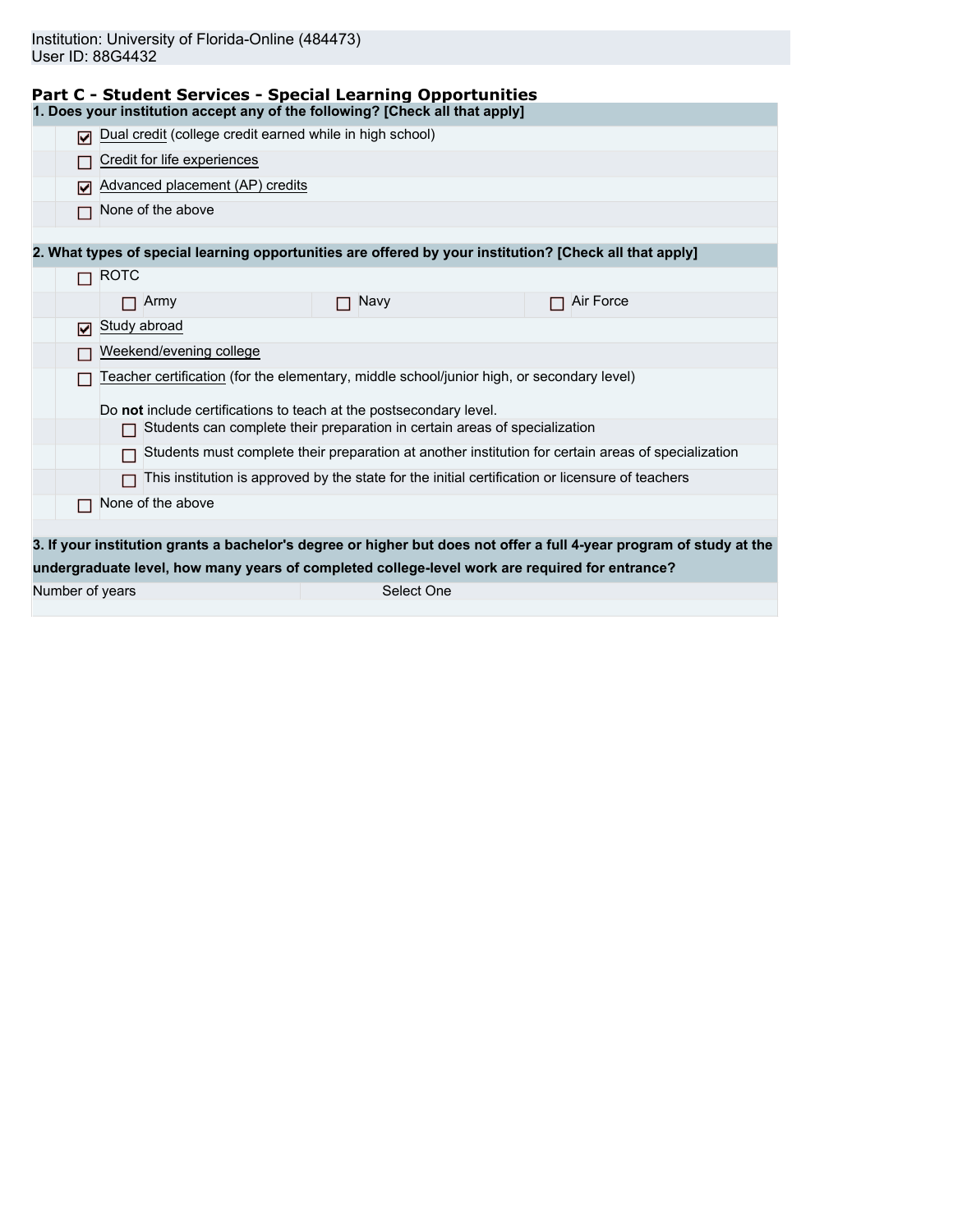### **Part C - Student Services: Other Student Services**

**4. Which of the following selected student services are offered by your institution? [Check all that apply]**

|        | Remedial services                                                                                             |  |  |
|--------|---------------------------------------------------------------------------------------------------------------|--|--|
| М      | Academic/career counseling services                                                                           |  |  |
| м      | Employment services for current students                                                                      |  |  |
| M      | Placement services for program completers                                                                     |  |  |
|        | On-campus day care for children of students                                                                   |  |  |
|        | None of the above                                                                                             |  |  |
|        |                                                                                                               |  |  |
|        | 5. Which of the following academic library resource or service does your institution provide? [Check all that |  |  |
| apply] | <b>Physical facilities</b>                                                                                    |  |  |
|        | An organized collection of printed materials                                                                  |  |  |
|        | Access to digital/electronic resources                                                                        |  |  |
|        | A staff trained to provide and interpret library materials                                                    |  |  |
|        | Established library hours                                                                                     |  |  |
|        | Access to library collections that are shared with other institutions                                         |  |  |
| ☑      | None of the above                                                                                             |  |  |
|        |                                                                                                               |  |  |
|        | 6. Indicate whether or not any of the following alternative tuition plans are offered by your institution.    |  |  |
|        | ONO                                                                                                           |  |  |
|        | $\odot$ Yes                                                                                                   |  |  |
|        | Tuition guarantee                                                                                             |  |  |
|        | Prepaid tuition plan<br>⊡                                                                                     |  |  |
|        | Tuition payment plan                                                                                          |  |  |
|        | Other (specify in box below)                                                                                  |  |  |
|        | You may use the space below to provide context for the alternative tuition plans you've reported above.       |  |  |
|        | These context notes will be posted on the College Navigator website, and should be written to be understood   |  |  |
|        | by students and parents.                                                                                      |  |  |
|        |                                                                                                               |  |  |
|        |                                                                                                               |  |  |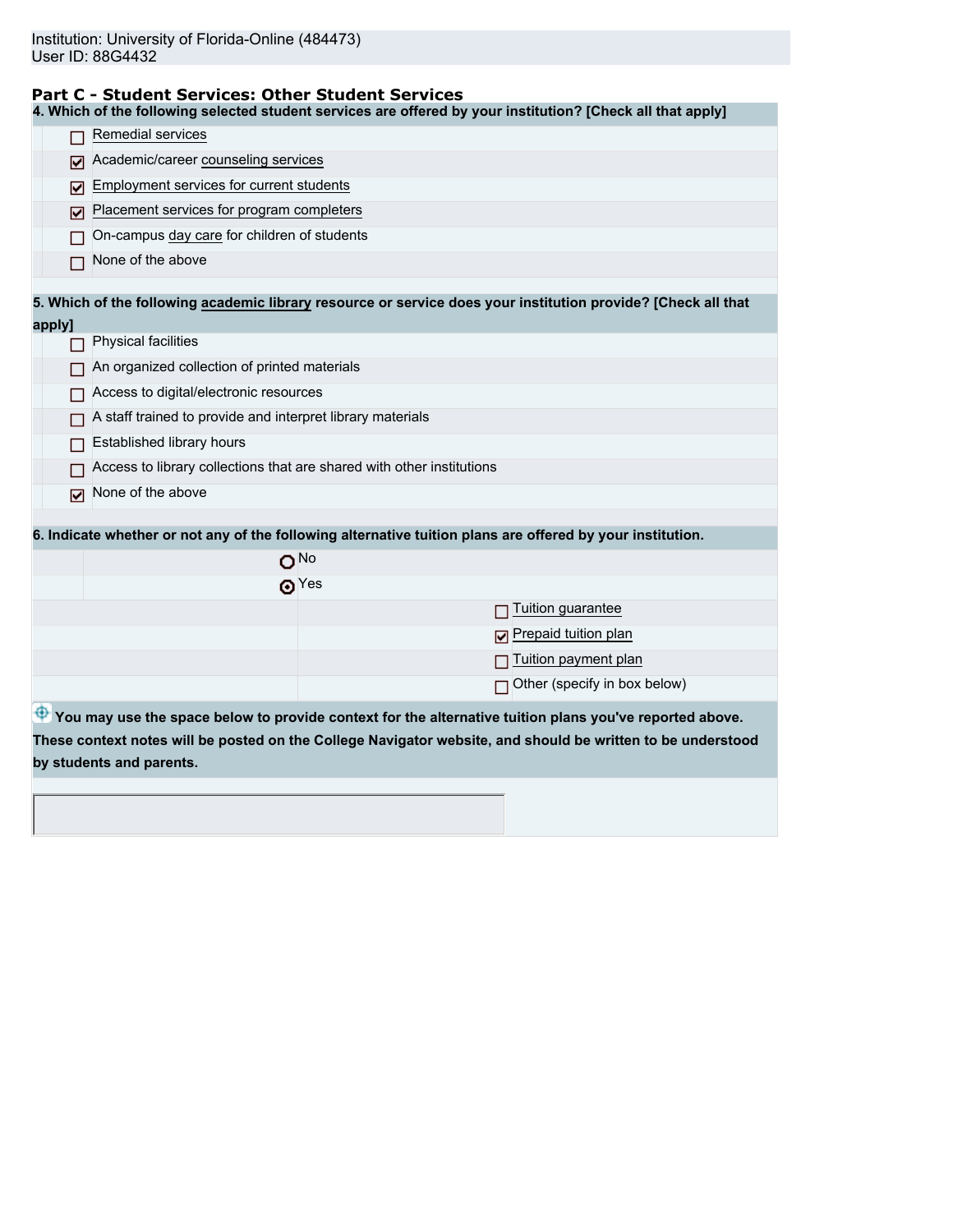# **Part C - Student Services - Distance Education Opportunities**

| 7. Does your institution offer distance education courses?                                                             |
|------------------------------------------------------------------------------------------------------------------------|
| $O$ No                                                                                                                 |
| $\odot$ Yes                                                                                                            |
|                                                                                                                        |
| 8. Are all the programs at your institution offered exclusively via distance education programs?                       |
| $O$ <sup>No</sup>                                                                                                      |
| $\odot$ Yes                                                                                                            |
|                                                                                                                        |
| <b>19</b> 9. Please indicate at what level(s) your institution offers distance education opportunities (courses and/or |
| programs).                                                                                                             |
| Undergraduate<br>⊓                                                                                                     |
| Graduate                                                                                                               |
| The institution does not offer distance education opportunities                                                        |
|                                                                                                                        |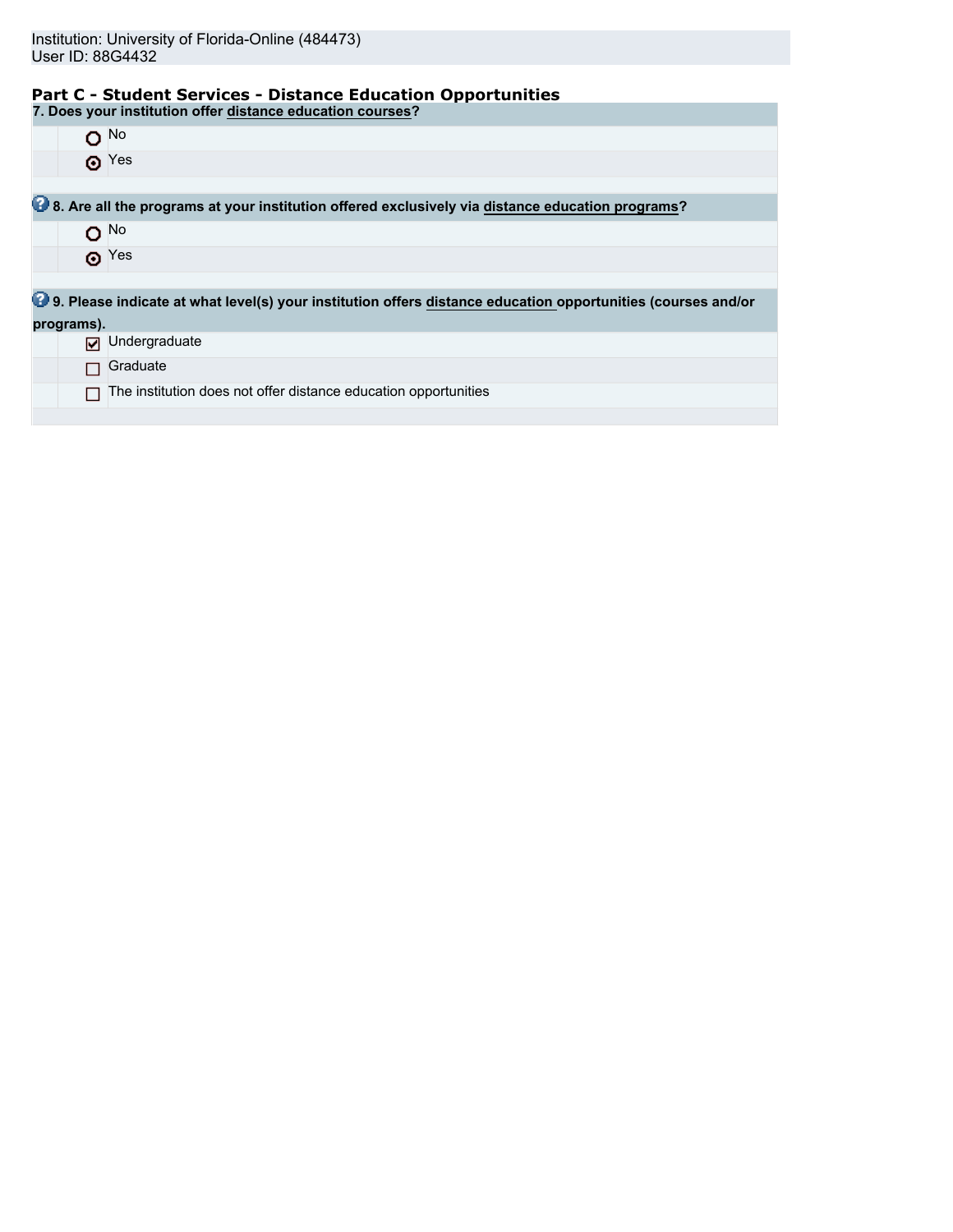## **Part C - Student Services: Disability Service**

**10. Please indicate the percentage of all undergraduate students enrolled during fall 2015 who were formally registered as students with disabilities with the institution's office of disability services (or the equivalent office).**

| 3 percent or less             |      |
|-------------------------------|------|
| $\Omega$ More than 3 percent: | $\%$ |
|                               |      |

 $\bigoplus$  **You may use the space below to provide context for the data you've reported above. These context notes** 

**will be posted on the College Navigator website, and should be written to be understood by students and parents.**

The UF Disability Resource Center in the Dean of Students Office is committed to: act as a resource for students with physical, learning, sensory or psychological disabilities; provide support for reasonable accommodations for students in order to afford equal access to academic courses and programs; and empower students to articulate their strengths and advocate for their accommodations. More information can be found at https://www.dso.ufl.edu/drc/.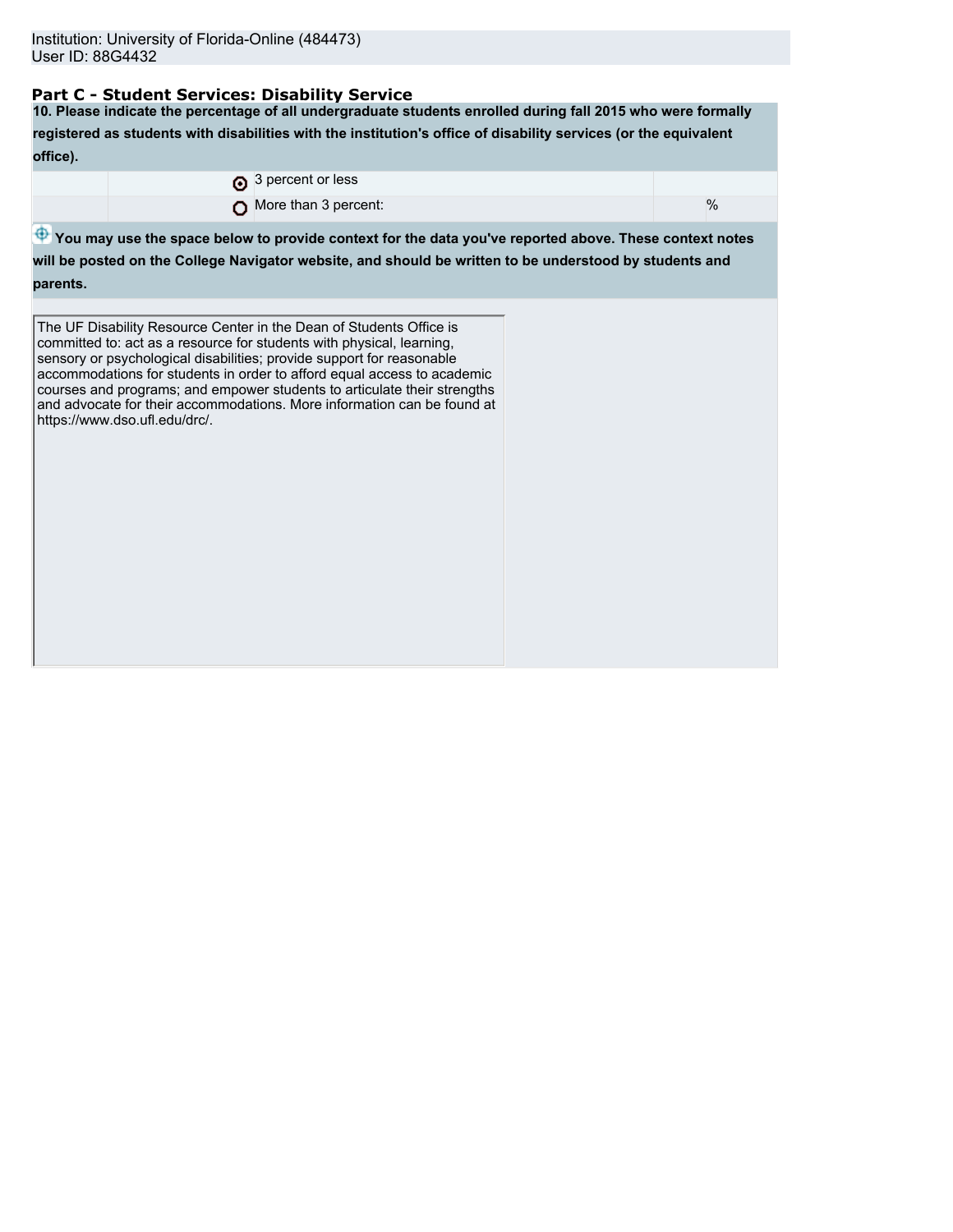## **Part D - Student Charges Questions**

| 1. Are all full-time, first-time degree/certificate-seeking students required to live on campus or in institutionally- |
|------------------------------------------------------------------------------------------------------------------------|
|------------------------------------------------------------------------------------------------------------------------|

## **controlled housing?**

|           | If you answer Yes to this question, you will not be asked to report off-campus room and board in the price of attendance |  |  |
|-----------|--------------------------------------------------------------------------------------------------------------------------|--|--|
| $(D11)$ . |                                                                                                                          |  |  |

*This is only a screening question, and your response does not show up on College Navigator.*

*If you make any exceptions to this rule, and have even one full-time, first-time student living off-campus, please answer No so that this does not cause conflicts with the Student Financial Aid survey. Making changes to the SFA component is very difficult and may lead to inaccurate reporting for your institution.*

|           |                                                                                                                                                                   | $\odot$ No                                                                                       |
|-----------|-------------------------------------------------------------------------------------------------------------------------------------------------------------------|--------------------------------------------------------------------------------------------------|
|           |                                                                                                                                                                   | Yes, and we do not make ANY<br>(even one) exceptions to this rule                                |
|           | 2. Does your institution charge different tuition for in-district, in-state, or out-of-state students?                                                            |                                                                                                  |
| students. | If you answer Yes to this question, you will be expected to report tuition amounts for in-district, in-state, and out-of-state                                    |                                                                                                  |
|           | Please only select Yes if you really charge different tuition rates, or you will be reporting the same numbers 3 times.                                           |                                                                                                  |
|           |                                                                                                                                                                   | ∩ No                                                                                             |
|           | Θ                                                                                                                                                                 | Yes                                                                                              |
|           | 3. Does your institution offer institutionally-controlled housing (either on or off campus)?                                                                      |                                                                                                  |
|           | If you answer Yes to this question, you will be expected to specify a housing capacity, and to report a room charge or a<br>combined room and board charge (D10). |                                                                                                  |
|           |                                                                                                                                                                   | $\odot$ No                                                                                       |
|           |                                                                                                                                                                   | $\Omega$ Yes                                                                                     |
|           |                                                                                                                                                                   | Specify housing capacity for<br>academic year 2016-17                                            |
|           |                                                                                                                                                                   |                                                                                                  |
|           | 4. Do you offer board or meal plans to your students?                                                                                                             |                                                                                                  |
| $(D10)$ . | If you answer Yes to this question, you will be expected to report a board charge or combined room and board charge                                               |                                                                                                  |
|           |                                                                                                                                                                   | $\odot$ No                                                                                       |
|           |                                                                                                                                                                   | Yes - Enter the number of meals<br>per week in the maximum meal<br>plan available                |
|           |                                                                                                                                                                   |                                                                                                  |
|           |                                                                                                                                                                   | Yes - Number of meals per week<br>can vary (e.g., students' charge<br>meals against a meal card) |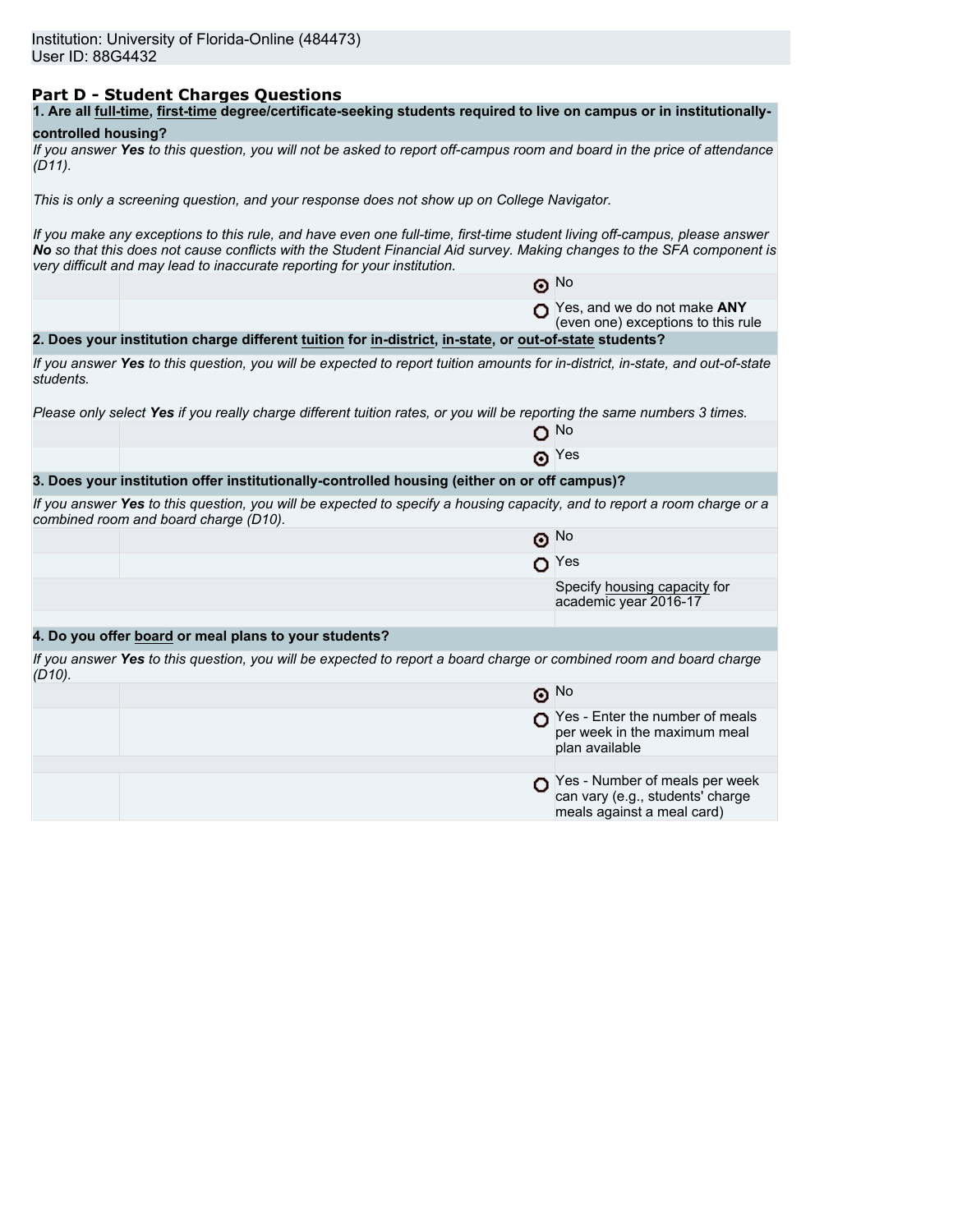# **Part D - Undergraduate Student Charges**

| If the institution charges an application fee, indicate the amount.                                                          |                    |                   |          |                   |              |                   |
|------------------------------------------------------------------------------------------------------------------------------|--------------------|-------------------|----------|-------------------|--------------|-------------------|
|                                                                                                                              |                    | <b>C</b> Amount   |          | <b>Prior year</b> |              |                   |
| Undergraduate application fee                                                                                                |                    |                   |          | 30                |              | 30                |
|                                                                                                                              |                    |                   |          |                   |              |                   |
| 5. Charges to full-time undergraduate students for the full academic year 2016-17                                            |                    |                   |          |                   |              |                   |
| Please be sure to report an average tuition that includes all students at all levels (freshman, sophomore, etc.).            |                    |                   |          |                   |              |                   |
|                                                                                                                              |                    |                   |          |                   |              |                   |
|                                                                                                                              | In-district        | <b>Prior year</b> | In-state | Prior year        | Out-of-state | <b>Prior year</b> |
| All full-time undergraduate students                                                                                         |                    |                   |          |                   |              |                   |
| Average tuition                                                                                                              | 3.358              | 3.358             | 3,358    | 3.358             | 15,000       | 15,000            |
| <b>Required fees</b>                                                                                                         | 518                | 518               | 518      | 518               | 1.580        | 1,580             |
| 6. Per credit hour charge for part-time undergraduate students                                                               |                    |                   |          |                   |              |                   |
| Please be sure to report an average per credit tuition that includes all students at all levels (freshman, sophomore, etc.). |                    |                   |          |                   |              |                   |
|                                                                                                                              |                    |                   |          |                   |              |                   |
|                                                                                                                              | <b>In-district</b> | <b>Prior year</b> | In-state | <b>Prior year</b> | Out-of-state | <b>Prior year</b> |
| Per credit hour charge                                                                                                       | 112                | 112               | 112      | 112               | 500          | 500               |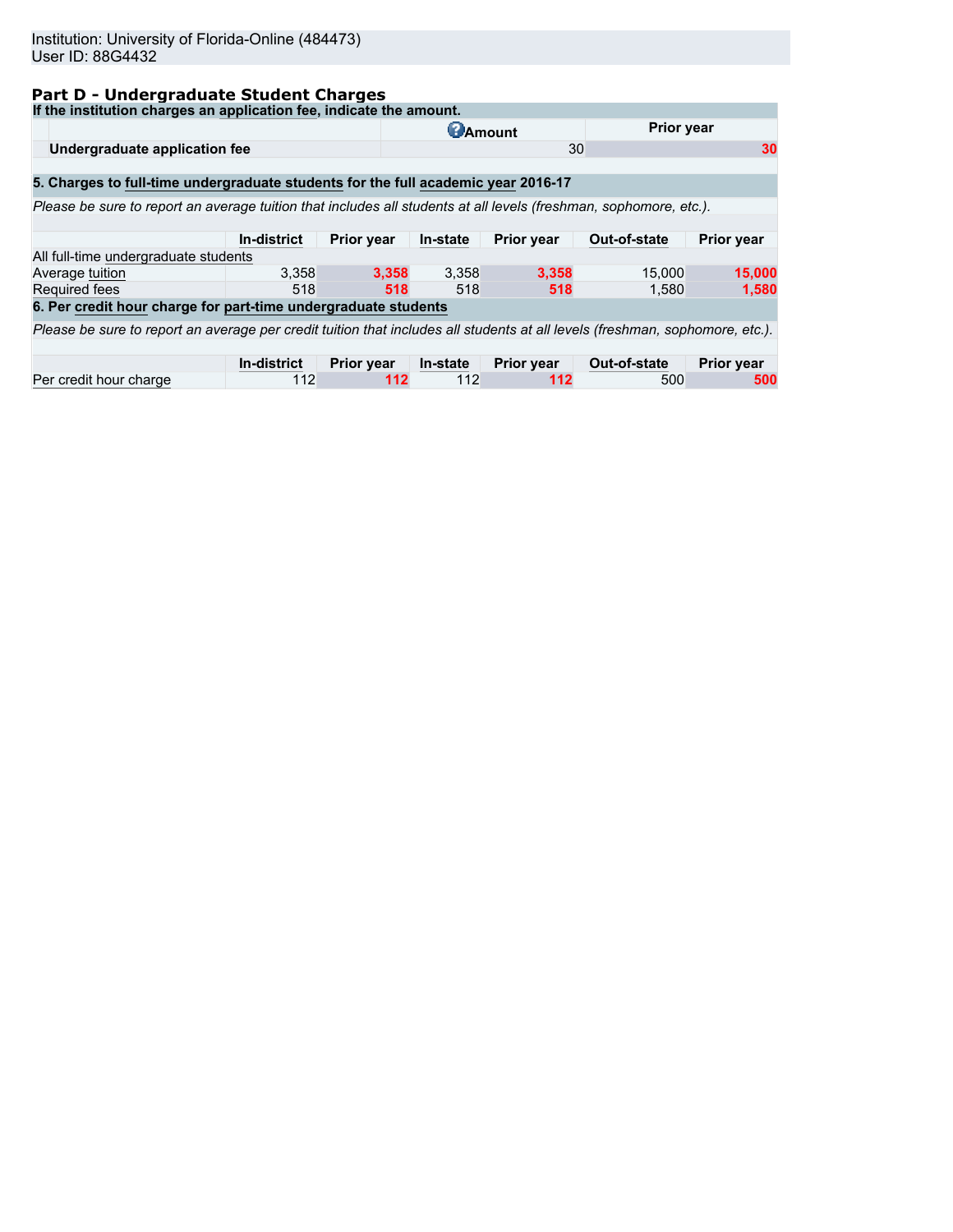#### **Part D - Student Charges - Price of Attendance 11. Cost of attendance for full-time, first-time undergraduate students:**

*Please enter the amounts requested below. These data will be made available to the public on College Navigator. If your institution participates in any Title IV programs (Pell, Stafford, etc.), you must complete all information. Estimates of expenses for books and supplies, room and board, and other expenses are those from the Cost of Attendance report used by the financial aid office in determining financial need. Please talk to your financial aid office to get these numbers, to ensure that you are reporting correctly.*

**1** If the 2016-17 tuition and/or fees as reported on this page for *full-time, first-time students* are covered by a tuition guarantee program, check the applicable box(es) under 'Tuition Guarantee'. Additionally, please indicate the maximum % increase that is guaranteed. *These numbers are expected to be fairly small. Please contact the Help Desk if you are confused about these values and how to report them.*

**Charges for full academic year 2013-14 2014-15 2015-16 2016-17**

| academic year                           |              |        |        |        |                                                                                             |                                 |
|-----------------------------------------|--------------|--------|--------|--------|---------------------------------------------------------------------------------------------|---------------------------------|
| Published tuition and required fees:    |              |        |        |        | <b>C</b> Tuition Guarantee<br>(check only if applicable to<br>entering students in 2016-17) | <b>Guaranteed</b><br>increase % |
| In-district                             |              |        |        |        |                                                                                             |                                 |
| Tuition                                 |              | 3,358  | 3,358  | 3,358  | П                                                                                           |                                 |
| Required fees                           |              | 518    | 518    | 518    | $\Box$                                                                                      |                                 |
| Tuition + fees<br>total                 |              | 3,876  | 3,876  | 3,876  |                                                                                             |                                 |
| In-state                                |              |        |        |        |                                                                                             |                                 |
| Tuition                                 |              | 3,358  | 3,358  | 3,358  | □                                                                                           |                                 |
| Required fees                           |              | 518    | 518    | 518    | П                                                                                           |                                 |
| Tuition + fees<br>total                 |              | 3,876  | 3,876  | 3,876  |                                                                                             |                                 |
| Out-of-state                            |              |        |        |        |                                                                                             |                                 |
| Tuition                                 |              | 15,000 | 15,000 | 15,000 | П                                                                                           |                                 |
| Required fees                           |              | 1,580  | 1,580  | 1,580  | П                                                                                           |                                 |
| Tuition + fees<br>total                 |              | 16,580 | 16,580 | 16,580 |                                                                                             |                                 |
|                                         |              |        |        |        |                                                                                             |                                 |
| Books and<br>supplies                   |              | 1,290  | 1,300  | 1,210  |                                                                                             |                                 |
| Off-campus (not with family):           |              |        |        |        |                                                                                             |                                 |
| Room and board                          |              | 9,630  | 9,650  | 9,540  |                                                                                             |                                 |
| Other expenses                          |              | 2,350  | 2,360  | 2,790  |                                                                                             |                                 |
| Room and board<br>and other<br>expenses | $\mathbf{0}$ | 11,980 | 12,010 | 12,330 |                                                                                             |                                 |
| Off-campus (with family):               |              |        |        |        |                                                                                             |                                 |
| Other expenses                          |              | 2,350  | 2,360  | 2,790  |                                                                                             |                                 |
|                                         |              |        |        |        |                                                                                             |                                 |

 $\bigoplus$  **You may use the space below to provide context for the data you've reported above. These context notes will be posted on the College Navigator website, and should be written to be understood by students and**

**parents.**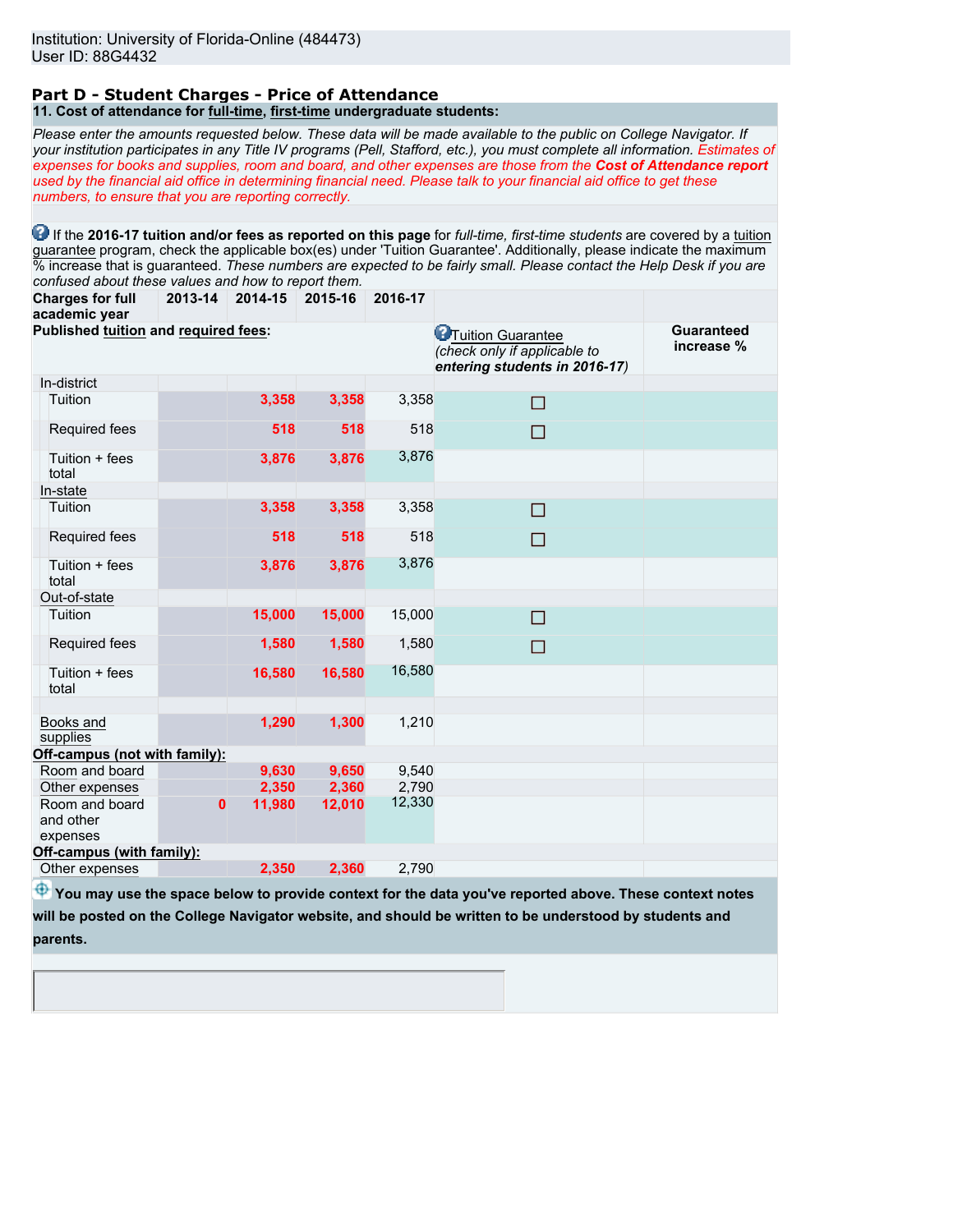## **Part E - Athletic Association**

**1. Is this institution a member of a national athletic association?**

| $\Omega$ No |                                                            |
|-------------|------------------------------------------------------------|
|             | Yes - Check all that apply                                 |
|             | National Collegiate Athletic Association (NCAA)            |
|             | National Association of Intercollegiate Athletics (NAIA)   |
|             | National Junior College Athletic Association (NJCAA)       |
|             | United States Collegiate Athletic Association (USCAA)      |
|             | National Christian College Athletic Association<br>(NCCAA) |
|             | Other                                                      |

**2. If this institution is a member of the NCAA or NAIA, specify the conference FOR EACH SPORT using the pull down menu.**

| <b>Sport</b>               |                   | <b>NCAA or NAIA member</b> | <b>Conference</b>       |  |  |
|----------------------------|-------------------|----------------------------|-------------------------|--|--|
| Football                   | റ <sup>No</sup>   | Pes-Specify                | Southeastern Conference |  |  |
| Basketball                 | $O$ <sup>No</sup> | Pes-Specify                | Southeastern Conference |  |  |
| Baseball                   | $O$ No            | Nes-Specify                | Southeastern Conference |  |  |
| Cross country and/or track | O No              | Pes-Specify                | Southeastern Conference |  |  |
|                            |                   |                            |                         |  |  |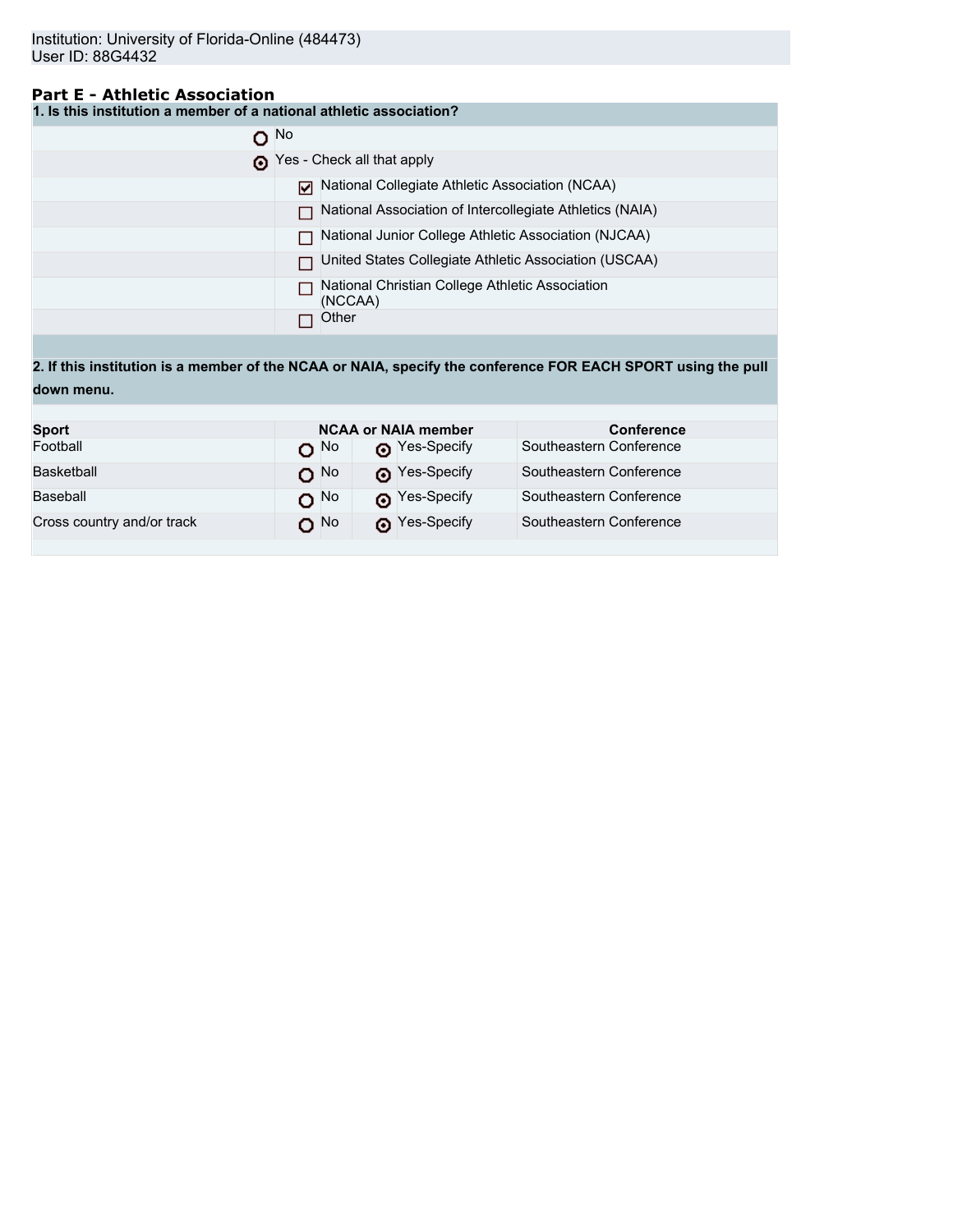## **Prepared by**

|                   | This survey component was prepared by: |                          |            |
|-------------------|----------------------------------------|--------------------------|------------|
|                   | <b>O</b> Keyholder                     | SFA Contact              | HR Contact |
|                   | Finance Contact                        | Academic Library Contact | Other      |
|                   | Name: Marie Zeglen                     |                          |            |
|                   | Email: zeglenm@ufl.edu                 |                          |            |
|                   |                                        |                          |            |
| survey component? | How long did it take to prepare this   | 2hours                   | 15 minutes |
|                   |                                        |                          |            |

The name of the preparer is being collected so that we can follow up with the appropriate person in the event that there are questions concerning the data. The Keyholder will be copied on all email correspondence to other preparers. The time it took to prepare this component is being collected so that we can continue to improve our estimate of the reporting burden associated with IPEDS. Please include in your estimate the time it took for you to review instructions, query and search data sources, complete and review the component, and submit the data through the Data Collection System.

Thank you for your assistance.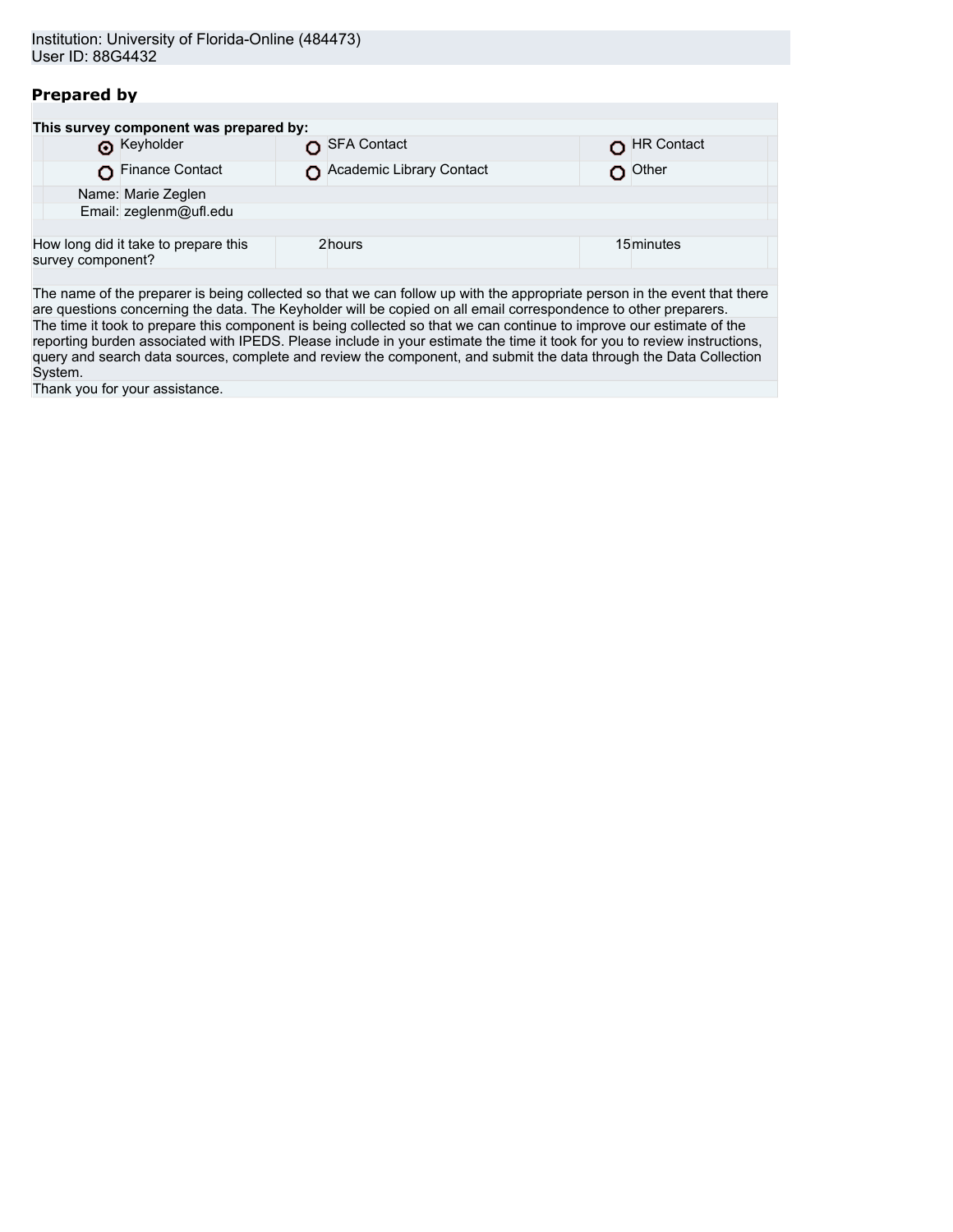**Summary**

## **Institutional Characteristics Component Summary Academic Year Reporters**

IPEDS collects important information regarding your institution. All data reported in IPEDS survey components become available in the IPEDS Data Center and appear as aggregated data in various Department of Education reports. Additionally, some of the reported data appears specifically for your institution through the College Navigator website and is included in your institution's Data Feedback Report (DFR). The purpose of this summary is to provide you an opportunity to view some of the data that, when accepted through the IPEDS quality control process, will appear on the College Navigator website and/or your DFR. College Navigator is updated approximately three months after the data collection period closes and Data Feedback Reports will be available through the [Data Center](http://nces.ed.gov/ipeds/datacenter/) and sent to your institution's CEO in November 2016.

Please review your data for accuracy. If you have questions about the data displayed below after reviewing the data reported on the survey screens, please contact the IPEDS Help Desk at: 1-877-225-2568 or ipedshelp@rti.org.

| <b>GENERAL INFORMATION</b>                                                                        |                                                                                                                              |  |  |  |  |
|---------------------------------------------------------------------------------------------------|------------------------------------------------------------------------------------------------------------------------------|--|--|--|--|
| Mission Statement                                                                                 | http://ufonline.ufl.edu/mission/                                                                                             |  |  |  |  |
| Does your institution offer distance education courses?                                           | Yes                                                                                                                          |  |  |  |  |
| Are all the programs at your institution offered exclusively<br>via distance education programs?  | <b>Yes</b>                                                                                                                   |  |  |  |  |
| Special Learning Opportunities                                                                    | Study abroad                                                                                                                 |  |  |  |  |
| Student Services                                                                                  | Academic/career counseling services<br>Employment services for current students<br>Placement services for program completers |  |  |  |  |
| Credit Accepted                                                                                   | Dual credit (college credit earned while in high school)<br>Advanced placement (AP) credits                                  |  |  |  |  |
| Undergraduate students enrolled who are formally<br>registered with office of disability services | 3 percent or less                                                                                                            |  |  |  |  |

| <b>PRICING INFORMATION</b>                                                   |                                       |                      |          |          |          |  |  |
|------------------------------------------------------------------------------|---------------------------------------|----------------------|----------|----------|----------|--|--|
| Estimated expenses for academic year for full-time, first-time students      |                                       | 2013-14              | 2014-15  | 2015-16  | 2016-17  |  |  |
|                                                                              | In-district tuition and fees          | N/A                  | \$3,876  | \$3,876  | \$3,876  |  |  |
|                                                                              | In-state tuition and fees             | N/A                  | \$3,876  | \$3,876  | \$3,876  |  |  |
|                                                                              | Out-of-state tuition and fees         | N/A                  | \$16,580 | \$16,580 | \$16,580 |  |  |
|                                                                              | Books and supplies                    | N/A                  | \$1,290  | \$1,300  | \$1,210  |  |  |
|                                                                              | Off-campus room and board             | N/A                  | \$9,630  | \$9,650  | \$9,540  |  |  |
|                                                                              | Off-campus other expenses             | N/A                  | \$2,350  | \$2,360  | \$2,790  |  |  |
|                                                                              | Off-campus with family other expenses | N/A                  | \$2,350  | \$2,360  | \$2,790  |  |  |
| Average undergraduate student tuition and fees for academic year 2016-<br>17 |                                       | Tuition              |          | Fees     |          |  |  |
|                                                                              | In-district                           | \$3,358              |          | \$518    |          |  |  |
|                                                                              | In-state                              | \$3,358              |          | \$518    |          |  |  |
| Out-of-state                                                                 |                                       |                      | \$15,000 |          | \$1,580  |  |  |
| Alternative tuition plans                                                    |                                       | Prepaid tuition plan |          |          |          |  |  |